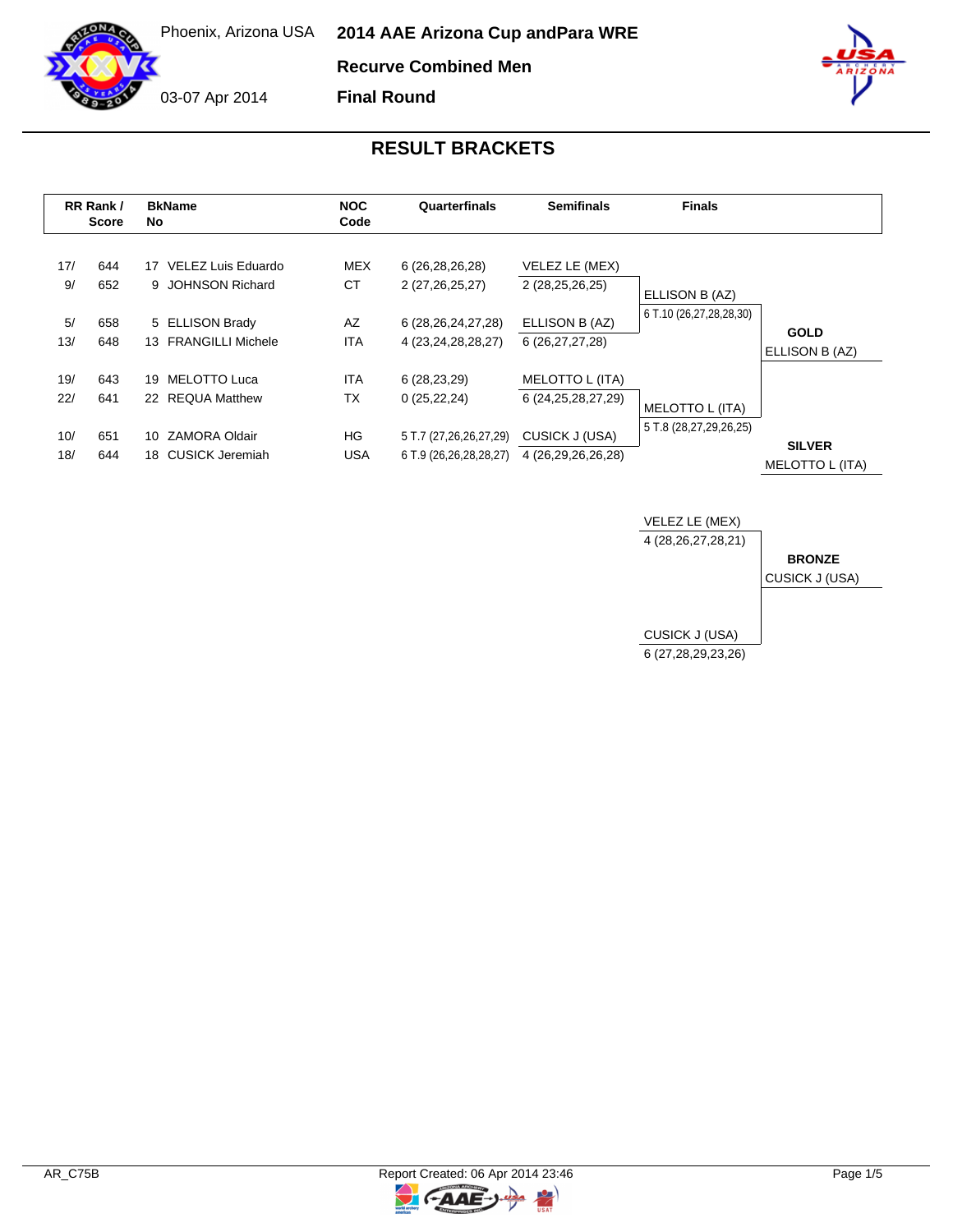

**Recurve Combined Men**

03-07 Apr 2014 **Elimination Round**



|            | RR Rank /<br><b>Score</b> |  | <b>BkName</b><br>No                       |                   | <b>NOC</b><br>1/48<br>1/24<br>Code<br>Elimin. Round |                                                     | Elimin, Round                          | 1/16<br>Elimin. Round   | 1/8<br>Elimin. Round | Quarterfinals |
|------------|---------------------------|--|-------------------------------------------|-------------------|-----------------------------------------------------|-----------------------------------------------------|----------------------------------------|-------------------------|----------------------|---------------|
| 1/         | 665                       |  | 1 KAMINSKI Jake                           | <b>USA</b>        |                                                     | KAMINSKI J (USA)                                    |                                        |                         |                      |               |
|            |                           |  | pre-seeded in 1/16th                      |                   |                                                     |                                                     |                                        |                         |                      |               |
|            |                           |  |                                           |                   |                                                     |                                                     | KAMINSKI J (USA)<br>6 (27, 26, 27, 27) |                         |                      |               |
|            |                           |  |                                           |                   |                                                     | -Bye-                                               |                                        |                         |                      |               |
|            |                           |  |                                           |                   |                                                     |                                                     |                                        | KAMINSKI J (USA)        |                      |               |
| 33/        | 625                       |  | 33 INFANTE Luis Esteban                   | CН                | 6 (24, 26, 26, 22)                                  | INFANTE LE (CH)                                     |                                        | 5 T.9 (23,25,26,25,29)  |                      |               |
| 80/        | 576                       |  | 80 HAGLEY Dwight                          | <b>BAR</b>        | 2 (21, 23, 26, 22)                                  | 6 (21,27,25,25,23)                                  |                                        |                         |                      |               |
|            |                           |  |                                           |                   |                                                     |                                                     | INFANTE LE (CH)                        |                         |                      |               |
| 81/        | 575                       |  | 81 ARCEO Arsi                             | CA                | 3 (26,28,23,24,26)                                  | GARRETT Z (CA)                                      | 2 (23, 27, 23, 25)                     |                         |                      |               |
| 32/        | 627                       |  | 32 GARRETT Zach                           | CA                | 7 (26,26,28,26,28)                                  | 4 (27, 26, 27, 24, 20)                              |                                        |                         | VELEZ LE (MEX)       |               |
|            |                           |  |                                           |                   |                                                     |                                                     |                                        |                         | 6 (26,28,26,28)      |               |
| 17/<br>96/ | 644<br>543                |  | 17 VELEZ Luis Eduardo<br>96 JIMÉNEZ Rubén | <b>MEX</b><br>CRC | 6(28, 28, 29)<br>0(18, 19, 17)                      | VELEZ LE (MEX)<br>6 (24, 24, 25, 23)                |                                        |                         |                      |               |
|            |                           |  |                                           |                   |                                                     |                                                     | VELEZ LE (MEX)                         |                         |                      |               |
| 65/        | 594                       |  | 65 LUKOW Michael                          | UT                | 4 (27, 18, 23, 24, 21)                              | CRITES B (CO)                                       | 6 (26,25,26,28,28)                     |                         |                      |               |
| 48/        | 613                       |  | 48 CRITES Byron                           | CO                | 6 (25,21,26,23,25)                                  | 2 (27, 22, 20, 14)                                  |                                        | VELEZ LE (MEX)          |                      |               |
|            |                           |  |                                           |                   |                                                     |                                                     |                                        | 6 T.10 (25,25,24,28,27) |                      |               |
| 49/        | 611                       |  | 49 THORKILDSEN Steffen                    | <b>DEN</b>        | 6(28, 27, 26)                                       | THORKILDSEN S (DEN)                                 |                                        |                         |                      |               |
| 64/        | 596                       |  | 64 PAGUIA Raymond                         | CA                | 0(26,26,24)                                         | 4 (24, 18, 26, 23, 26)                              | MANDIA M (ITA)                         |                         |                      |               |
| 97/        | 538                       |  | 97 BORETSKY Cody                          | AZ                | 0(21,22,20)                                         | MANDIA M (ITA)                                      | 4 (24, 26, 26, 27, 28)                 |                         |                      |               |
| 16/        | 645                       |  | 16 MANDIA Massimiliano                    | <b>ITA</b>        | 6(29, 28, 27)                                       | 6 (24, 26, 24, 26, 26)                              |                                        |                         |                      |               |
|            |                           |  |                                           |                   |                                                     |                                                     |                                        |                         |                      |               |
| 9/         | 652                       |  | 9 JOHNSON Richard                         | <b>CT</b>         | 6 (22, 26, 25, 25, 27)                              | JOHNSON R (CT)                                      |                                        |                         |                      |               |
| 104/       | 515                       |  | 104 FIELD Brandon                         | <b>BAR</b>        | 4 (14,27,18,26,23)                                  | 6 (24, 16, 25, 25, 26)                              | JOHNSON R (CT)                         |                         |                      |               |
| 57/        | 604                       |  | 57 MILLER Caleb                           | CO                | 2 (22, 27, 24, 21)                                  | FORTENBERRY R (TX)                                  | 6 T.8 (26,25,27,25,26)                 |                         |                      |               |
| 56/        | 605                       |  | 56 FORTENBERRY Ryan                       | ТX                | 6 (24, 25, 27, 27)                                  | 4 (22, 24, 26, 21, 25)                              |                                        |                         |                      |               |
|            |                           |  |                                           |                   |                                                     |                                                     |                                        | JOHNSON R (CT)          |                      |               |
| 41/        | 621                       |  | 41 ANDERSON Jeff                          | WA                | 6(25, 28, 28)                                       | ANDERSON J (WA)                                     |                                        | 7 (28,29,25,26)         |                      |               |
| 72/        | 587                       |  | 72 SHEWCHUK John                          | <b>TX</b>         | 0(23, 24, 18)                                       | 5 T.8 (26,21,26,15,27)                              | ZUMBO M (CA)                           |                         |                      |               |
|            |                           |  |                                           |                   |                                                     | 2 (25,28,26,24) ZUMBO M (CA)                        | 5 T.7 (25,26,26,27,26)                 |                         |                      |               |
| 89/<br>24/ | 556<br>638                |  | 89 VAINAUSKAS Adam<br>24 ZUMBO Matthew    | AZ<br>CA          |                                                     | 6 $(28, 24, 27, 26)$   6 T.9 $(26, 25, 24, 22, 23)$ |                                        |                         |                      |               |
|            |                           |  |                                           |                   |                                                     |                                                     |                                        |                         | JOHNSON R (CT)       |               |
| 25/        | 638                       |  | 25 WUNDERLE Victor                        | TX                | 6 (27,29,29)                                        | WUNDERLE V (TX)                                     |                                        |                         | 2 (27,26,25,27)      |               |
| 88/        | 558                       |  | 88 CUNNINGHAM, JR. Daniel                 | CA                | 0(19,23,23)                                         | 6(26, 23, 25)                                       | WUNDERLE V (TX)                        |                         |                      |               |
|            |                           |  |                                           |                   |                                                     |                                                     | 2 (22, 27, 25, 25)                     |                         |                      |               |
| 73/        | 583                       |  | 73 REZENDE Luciano<br>40 PARRILLA Olmo    | <b>BRA</b>        | 6 T.9 (26,24,26,30,27)                              | REZENDE L (BRA)                                     |                                        |                         |                      |               |
| 40/        | 621                       |  |                                           | <b>GUA</b>        | 5 T.9 (27,26,26,29,26)                              | 0(23, 12, 24)                                       |                                        | YAMAGUCHI N (CA)        |                      |               |
|            |                           |  |                                           |                   |                                                     | -Bye-                                               |                                        | 1 (27, 25, 25, 25)      |                      |               |
|            |                           |  |                                           |                   |                                                     |                                                     |                                        |                         |                      |               |
|            |                           |  |                                           |                   |                                                     |                                                     | YAMAGUCHI N (CA)<br>6 (24, 25, 27, 27) |                         |                      |               |
|            |                           |  | pre-seeded in 1/16th                      |                   |                                                     | YAMAGUCHI N (CA)                                    |                                        |                         |                      |               |
| 8/         | 652                       |  | 8 YAMAGUCHI Nathan                        | CA                |                                                     |                                                     |                                        |                         |                      |               |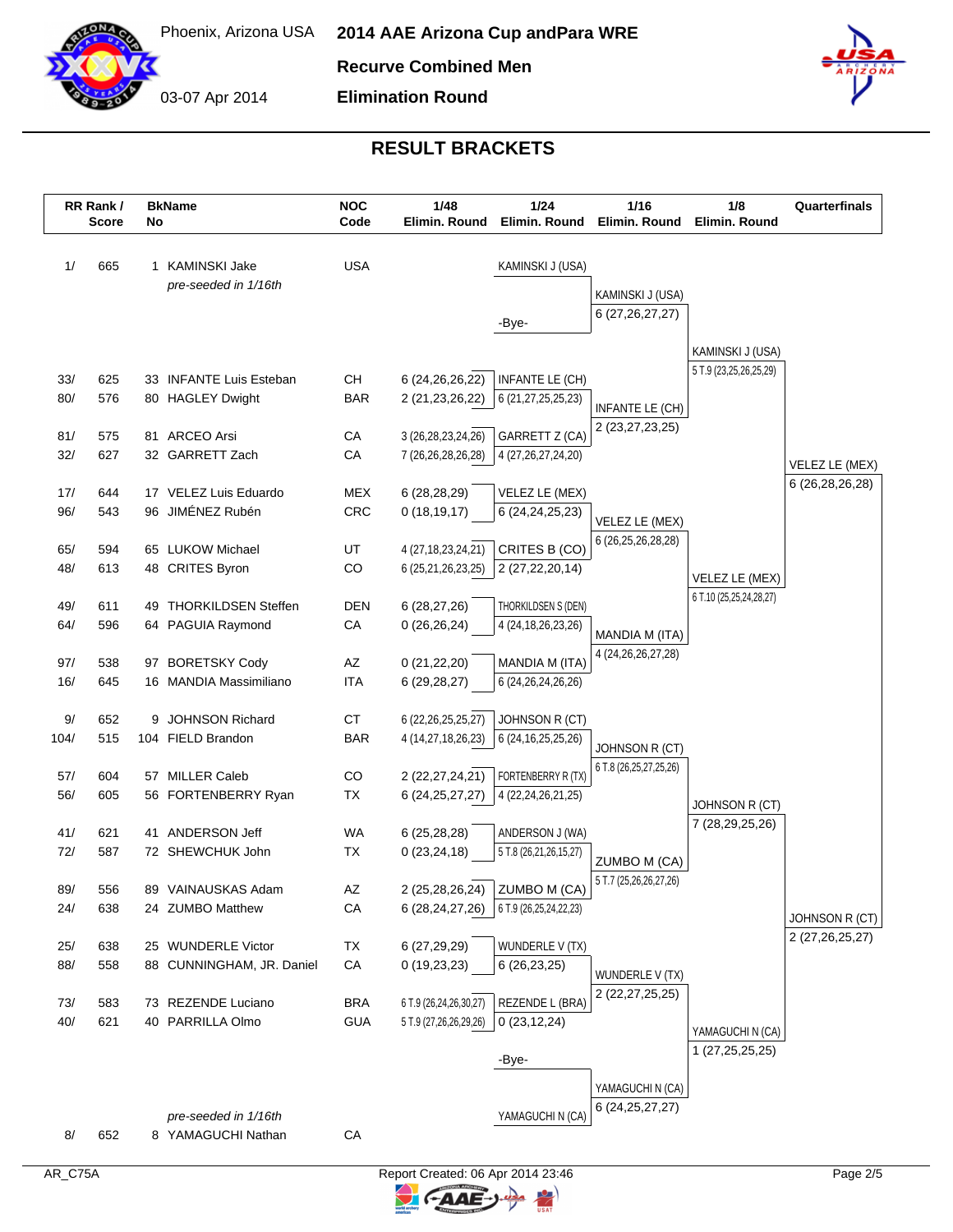

03-07 Apr 2014

**Recurve Combined Men**

**Elimination Round**



|             | RR Rank /<br><b>Score</b> | No | <b>BkName</b>                               | <b>NOC</b><br>Code       | 1/48<br>Elimin, Round                 | 1/24<br>Elimin, Round                                                            | 1/16<br>Elimin. Round  | 1/8<br>Elimin. Round | Quarterfinals          |
|-------------|---------------------------|----|---------------------------------------------|--------------------------|---------------------------------------|----------------------------------------------------------------------------------|------------------------|----------------------|------------------------|
| 5/          | 658                       |    | 5 ELLISON Brady                             | AZ                       |                                       | ELLISON B (AZ)                                                                   |                        |                      |                        |
|             |                           |    | pre-seeded in 1/16th                        |                          |                                       |                                                                                  | ELLISON B (AZ)         |                      |                        |
|             |                           |    |                                             |                          |                                       |                                                                                  | 6(27, 28, 24)          |                      |                        |
|             |                           |    |                                             |                          |                                       | -Bye-                                                                            |                        |                      |                        |
|             |                           |    |                                             |                          |                                       |                                                                                  |                        | ELLISON B (AZ)       |                        |
| 37/         | 623                       |    | 37 MACDONALD Hugh                           | CAN                      | 6(27, 26, 26)                         | MACDONALD H (CAN)                                                                |                        | 7 (25,29,28,27,28)   |                        |
| 76/         | 580                       |    | 76 PALUMBO Timothy                          | <b>NY</b>                | 0(24,24,21)                           | 7 (25,23,26,26)                                                                  | MACDONALD H (CAN)      |                      |                        |
|             |                           |    |                                             |                          |                                       |                                                                                  | 0(25, 23, 23)          |                      |                        |
| 85/<br>28/  | 559<br>634                |    | 85 ALLEN Brent<br>28 WUKIE Jacob            | CA<br>OH                 | 0(22, 23, 26)<br>6(28, 28, 27)        | WUKIE J (OH)<br>1 (23, 23, 22, 23)                                               |                        |                      |                        |
|             |                           |    |                                             |                          |                                       |                                                                                  |                        |                      | ELLISON B (AZ)         |
| 21/         | 641                       |    | 21 ALVAREZ Luis Antonio                     | <b>MEX</b>               | 6 (27,27,26,27)                       | ALVAREZ LA (MEX)                                                                 |                        |                      | 6 (28, 26, 24, 27, 28) |
| 92/         | 550                       |    | 92 BALDOWSKI S. Phillip                     | GA                       | 2 (27,24,26,24)                       | 7 (23,29,28,26)                                                                  | ALVAREZ LA (MEX)       |                      |                        |
|             |                           |    |                                             |                          |                                       |                                                                                  | 6 (24,24,25,28)        |                      |                        |
| 69/<br>44/  | 589<br>618                |    | 69 LUND Bryan<br>44 HEILANDT Matt           | CA<br>CAN                | 2 (17,22,26,24)<br>6 (27, 25, 24, 25) | <b>HEILANDT M (CAN)</b><br>1 (23, 25, 26, 22)                                    |                        |                      |                        |
|             |                           |    |                                             |                          |                                       |                                                                                  |                        | ALVAREZ LA (MEX)     |                        |
| 53/         | 607                       |    | 53 ALEXANDER Malcolm                        | GBR                      | 2 (22, 26, 25, 26)                    | PAVLOV V (RUS)                                                                   |                        | 3 (25,28,27,28,26)   |                        |
| 60/         | 601                       |    | 60 PAVLOV Vadim                             | <b>RUS</b>               | 6 (21,27,27,30)                       | 3 (26,20,27,24,15)                                                               | FANCHIN J (CA)         |                      |                        |
|             |                           |    |                                             |                          |                                       |                                                                                  | 2 (22, 23, 28, 25)     |                      |                        |
| 101/<br>12/ | 529<br>649                |    | 101 WATANABE Masayoshi<br>12 FANCHIN Joe    | <b>JPN</b><br>CA         | 0(24, 22, 26)<br>6(27, 29, 27)        | FANCHIN J (CA)<br>7 (28, 26, 23, 24, 24)                                         |                        |                      |                        |
|             |                           |    |                                             |                          |                                       |                                                                                  |                        |                      |                        |
| 13/         | 648                       |    | 13 FRANGILLI Michele                        | <b>ITA</b>               | 6 (27, 26, 28, 28)                    | FRANGILLI M (ITA)                                                                |                        |                      |                        |
| 100/        | 533                       |    | 100 CHOI Jeung Youn                         | <b>KOR</b>               | 2 (29,24,23,21)                       | 6(26, 28, 28)                                                                    | FRANGILLI M (ITA)      |                      |                        |
|             |                           |    | <b>GHIZZI Roberto</b>                       |                          |                                       |                                                                                  | 6 (26,29,24,27)        |                      |                        |
| 61/<br>52/  | 601<br>607                | 61 | 52 GURROLA Osvaldo                          | CA<br>BC                 | 1 (28, 25, 27, 25)<br>7 (28,27,28,28) | GURROLA O (BC)<br>0(24, 27, 25)                                                  |                        |                      |                        |
|             |                           |    |                                             |                          |                                       |                                                                                  |                        | FRANGILLI M (ITA)    |                        |
| 45/         | 618                       |    | 45 MCGLYN Joseph                            | NY.                      | 6 T.9 (24,27,24,24,26)                | MCGLYN J (NY)                                                                    |                        | 6 (21, 28, 27, 26)   |                        |
| 68/         | 589                       |    | 68 TAPIA Luis                               | <b>MEX</b>               | 5 T.8 (28,27,29,22,24)                | 5 T.6 (23,21,28,22,24)                                                           | PACHECO D (COL)        |                      |                        |
|             |                           |    |                                             |                          |                                       |                                                                                  | 2 (24, 26, 25, 25)     |                      |                        |
| 93/<br>20/  | 550<br>642                |    | 93 GAUVIN Rich<br>20 PACHECO Daniel         | CT<br>COL                |                                       | 2 (26,24,21,20) PACHECO D (COL)<br>6 (24, 29, 28, 22) 6 T.8 (23, 24, 24, 21, 26) |                        |                      |                        |
|             |                           |    |                                             |                          |                                       |                                                                                  |                        |                      | FRANGILLI M (ITA)      |
| 29/         | 634                       |    | 29 MATEO Andrew                             | AZ                       | 6 (29,27,28)                          | MATEO A (AZ)                                                                     |                        |                      | 4 (23, 24, 28, 28, 27) |
| 84/         | 562                       |    | 84 PARK David                               | ${\sf CA}$               | 0(22, 23, 22)                         | 6(28, 27, 29)                                                                    | MATEO A (AZ)           |                      |                        |
|             |                           |    |                                             |                          |                                       |                                                                                  | 6 T.9 (28,28,28,29,23) |                      |                        |
| 77/<br>36/  | 578<br>623                |    | 77 AJIMA Yutaka<br>36 TAMAI Fumihiro        | <b>JPN</b><br><b>JPN</b> | 0(22, 22, 25)<br>6 (24,27,29)         | TAMAI F (JPN)<br>0(25, 23, 26)                                                   |                        |                      |                        |
|             |                           |    |                                             |                          |                                       |                                                                                  |                        | MATEO A (AZ)         |                        |
|             |                           |    |                                             |                          |                                       | -Bye-                                                                            |                        | 2 (27,26,26,24)      |                        |
|             |                           |    |                                             |                          |                                       |                                                                                  | SERRANO JR (MEX)       |                      |                        |
|             |                           |    |                                             |                          |                                       |                                                                                  | 5 T.8 (25,29,28,24,24) |                      |                        |
| 4/          | 662                       |    | pre-seeded in 1/16th<br>4 SERRANO Juan Rene | <b>MEX</b>               |                                       | SERRANO JR (MEX)                                                                 |                        |                      |                        |
|             |                           |    |                                             |                          |                                       |                                                                                  |                        |                      |                        |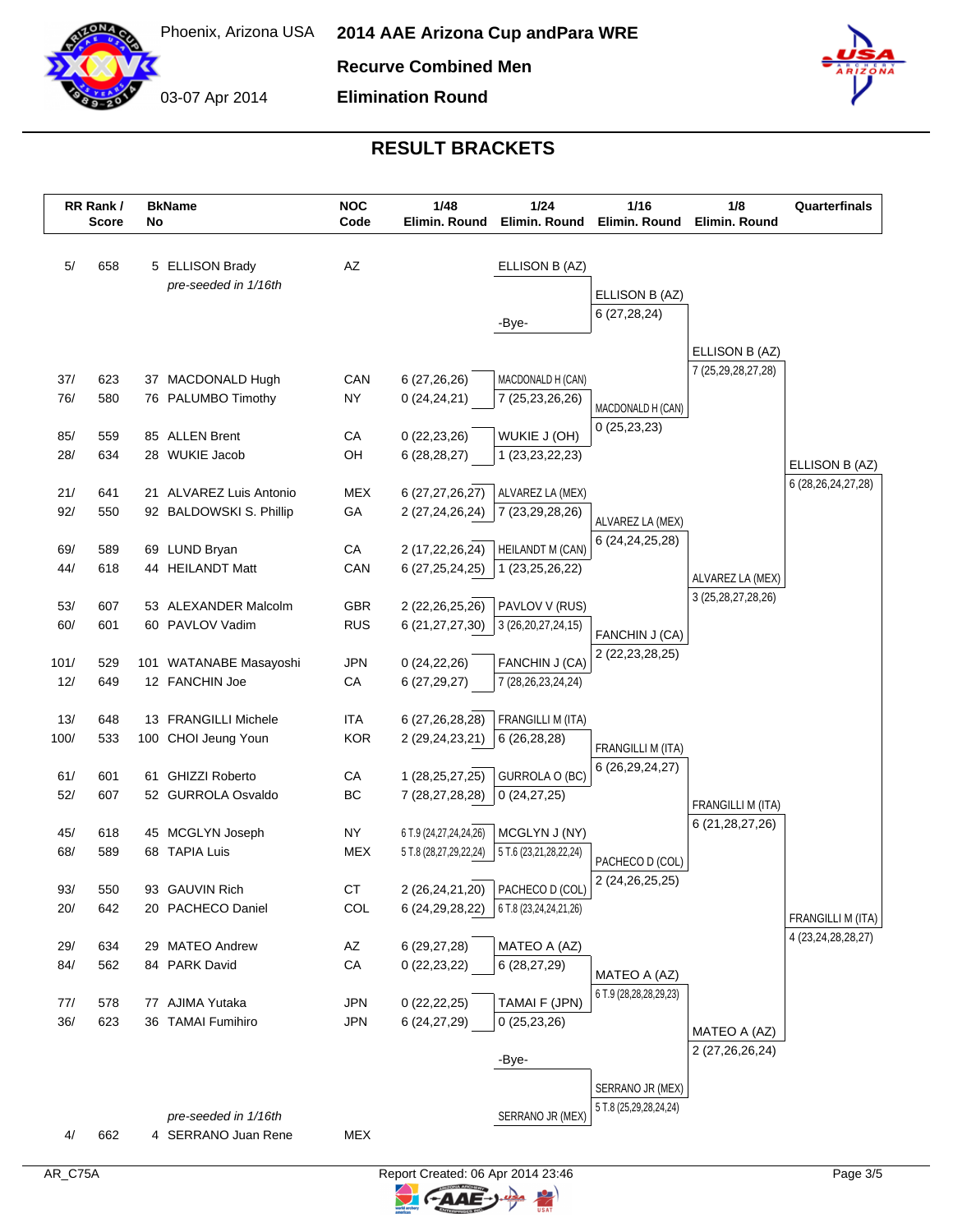

03-07 Apr 2014

**Recurve Combined Men**

**Elimination Round**



|      | RR Rank /<br><b>Score</b> |    | <b>BkName</b><br>No                      |            | <b>NOC</b><br>1/48<br>1/24<br>Code<br>Elimin. Round |                                     | Elimin. Round                        | 1/16<br>Elimin. Round           | 1/8<br>Elimin. Round | Quarterfinals |
|------|---------------------------|----|------------------------------------------|------------|-----------------------------------------------------|-------------------------------------|--------------------------------------|---------------------------------|----------------------|---------------|
| 3/   | 662                       |    | 3 DUENAS Crispln<br>pre-seeded in 1/16th | CAN        |                                                     | DUENAS C (CAN)                      |                                      |                                 |                      |               |
|      |                           |    |                                          |            |                                                     | -Bye-                               | DUENAS C (CAN)<br>3 (26,26,26,28,26) |                                 |                      |               |
|      |                           |    |                                          |            |                                                     |                                     |                                      | <b>KLIMITCHEK C (USA)</b>       |                      |               |
| 35/  | 625                       |    | 35 WIFLER Alex                           | IL         | 6 (18,28,24,25,26)                                  | WIFLER A (IL)                       |                                      | 4 (27, 26, 27, 26, 28)          |                      |               |
| 78/  | 576                       |    | 78 LAZAROFF Brett                        | <b>NY</b>  | 4 (20,25,25,23,19)                                  | 0(23,23,23)                         | KLIMITCHEK C (USA)                   |                                 |                      |               |
| 83/  | 563                       |    | 83 MCCURRY John                          | AZ         | 0(18, 19, 23)                                       | <b>KLIMITCHEK C (USA)</b>           | 7 (25,26,28,29,27)                   |                                 |                      |               |
| 30/  | 631                       |    | 30 KLIMITCHEK Collin                     | <b>USA</b> | 6(25, 26, 24)                                       | 6(25, 26, 25)                       |                                      |                                 | MELOTTO L (ITA)      |               |
| 19/  | 643                       |    | 19 MELOTTO Luca                          | <b>ITA</b> | 6 (24, 26, 24, 27)                                  | MELOTTO L (ITA)                     |                                      |                                 | 6 (28,23,29)         |               |
| 94/  | 545                       |    | 94 GARCIA Hector                         | COL        | 2 (26, 25, 23, 24)                                  | 6(27, 27, 23)                       |                                      |                                 |                      |               |
| 67/  | 589                       | 67 | <b>OLSON Alexander</b>                   | IA         | 4 (26,26,26,24,24)                                  | TONELLI A (ITA)                     | MELOTTO L (ITA)<br>6 (25,27,23,29)   |                                 |                      |               |
| 46/  | 618                       |    | 46 TONELLI Amedeo                        | <b>ITA</b> | 6 (23, 23, 27, 28, 26)                              | 0(25, 23, 19)                       |                                      | MELOTTO L (ITA)                 |                      |               |
| 51/  | 610                       |    | 51 KIM Jin                               | CA         | 6 (27, 25, 25, 25)                                  | KIM J (CA)                          |                                      | 6 (25, 28, 27, 26, 29)          |                      |               |
| 62/  | 599                       |    | 62 SMITH Josh                            | CA         | 2 (24, 30, 23, 18)                                  | 1 (19,27,12,16)                     | URIBE O (MEX)                        |                                 |                      |               |
| 99/  | 534                       | 99 | CANO MENDEZ Jose Antonio                 | DF         | 2 (27, 25, 26, 25)                                  | URIBE O (MEX)                       | 2 (23,21,24,24)                      |                                 |                      |               |
| 14/  | 648                       |    | 14 URIBE Orlando                         | <b>MEX</b> | 6 (28, 25, 26, 28)                                  | 7 (26,27,25,26)                     |                                      |                                 |                      |               |
| 11/  | 651                       |    | 11 AUBERT Thomas                         | <b>FRA</b> | 7 (29, 25, 27, 27)                                  | AUBERT T (FRA)                      |                                      |                                 |                      |               |
| 102/ | 526                       |    | 102 URIARTE Pablo                        | BC         | 1 (24,25,24,20)                                     | 4 (30,29,23,26,24)                  | <b>BOWMAN S (AZ)</b>                 |                                 |                      |               |
| 59/  | 602                       |    | 59 BOWMAN Scott                          | AZ         | 6 T.8 (25,26,13,24,29)                              | <b>BOWMAN S (AZ)</b>                | 3 (23, 25, 26, 28, 24)               |                                 |                      |               |
| 54/  | 606                       |    | 54 MCMENEMAY Dillon                      | <b>NY</b>  | 5 T.7 (25,25,26,23,30)                              | 6 (24, 23, 24, 27, 25)              |                                      |                                 |                      |               |
|      |                           |    |                                          |            |                                                     |                                     |                                      | REQUA M (TX)<br>6 (29,30,25,28) |                      |               |
| 43/  | 619                       |    | 43 MCLAUGHLIN Sean                       | CA         | 6(28, 28, 30)                                       | MCLAUGHLIN S (CA)                   |                                      |                                 |                      |               |
| 70/  | 589                       |    | 70 TWOMBLY Gregory                       | CO         | 0(24,26,28)                                         | 5 T.7 (28,23,21,25,27)              | REQUA M (TX)                         |                                 |                      |               |
| 91/  | 554                       |    | 91 KIM Min Ki                            | <b>USK</b> |                                                     | 5 T.6 (28,25,20,25,27) REQUA M (TX) | 7 (27, 24, 27, 28, 27)               |                                 |                      |               |
| 22/  | 641                       |    | 22 REQUA Matthew                         | TX         | 6 T.9 (26,26,29,24,27)                              | 6 T.9 (23, 23, 27, 27, 22)          |                                      |                                 | REQUA M (TX)         |               |
| 27/  | 637                       |    | 27 WEBSTER Chris                         | AZ         | 6(29,26,25)                                         | WEBSTER C (AZ)                      |                                      |                                 | 0(25, 22, 24)        |               |
| 86/  | 559                       |    | 86 GOVIER Daniel                         | WI         | 0(26,20,24)                                         | 6 (22, 26, 23, 27, 27)              |                                      |                                 |                      |               |
|      |                           |    |                                          |            |                                                     |                                     | WEBSTER C (AZ)<br>6 (29,21,30,27)    |                                 |                      |               |
| 75/  | 581                       |    | 75 MARINO Anthony                        | <b>NJ</b>  | 2 (27, 26, 23, 22)                                  | ARSENAULT P (CAN)                   |                                      |                                 |                      |               |
| 38/  | 623                       |    | 38 ARSENAULT Phil                        | CAN        | 6 (26,27,26,24)                                     | 4 (26, 26, 23, 21, 22)              |                                      | WEBSTER C (AZ)                  |                      |               |
|      |                           |    |                                          |            |                                                     | -Bye-                               |                                      | 2 (26,25,28,25)                 |                      |               |
|      |                           |    |                                          |            |                                                     |                                     | GALIAZZO M (ITA)                     |                                 |                      |               |
|      |                           |    |                                          |            |                                                     |                                     | 2 (23,24,26,26)                      |                                 |                      |               |
|      |                           |    | pre-seeded in 1/16th                     |            |                                                     | GALIAZZO M (ITA)                    |                                      |                                 |                      |               |
| 6/   | 654                       |    | 6 GALIAZZO Marco                         | ITA        |                                                     |                                     |                                      |                                 |                      |               |